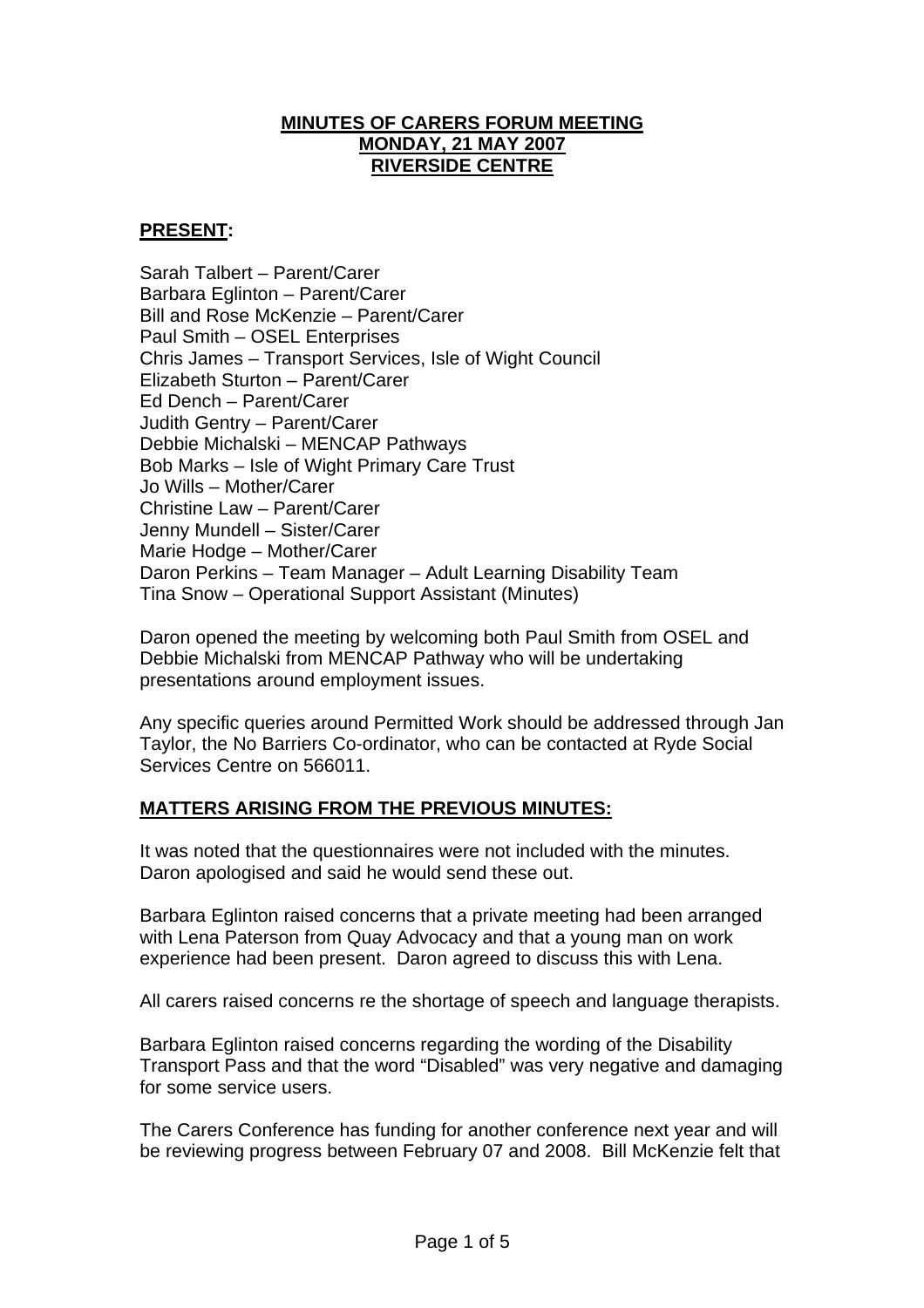the Day Service Modernisation Agenda should be incorporated into the conference.

Bill will feedback at the next meeting about the conference.

Parents felt that the hydrotherapy service should be centralised in one area. Bob said hydrotherapy will be a starting point at tomorrow's meeting and he will address this with Laura Timms.

# **CHRIS JAMES – ISLE OF WIGHT COUNCIL TRANSPORT OFFICER:**

Chris said that the mapping exercise is progressing very well. He has had difficulty in identifying funding for escorts, but now has a strategy to present to Social Services.

Chris has spoken to the Public Transport Department and it is not thought to be financially viable to recall cards as this would take months and in April 2008, the National Scheme for England for free travel will be implemented. The new travel pass would have a different logo and be in smart card format and will not have any negative wording. It will identify whether a person has a disability by means of a stripe on the back of it.

Daron will discuss with Andy Morris amending individual cards where this is currently causing difficulties.

# **ACCESS TO HEALTHCARE GROUP:**

Bob summarised the Access to Healthcare Group. This has been running for three or four years looking at inequality of healthcare provision for people with a learning disability. It was acknowledged that some people are not receiving the right level of pain relief.

Many health professionals do not have sufficient understanding of communication issues relating to people with a learning disability. MENCAP are running a campaign called 'Treat Me Right' which is addressing healthcare issues and suggesting how things could be improved.

'Treat Me Right on the Isle of Wight' has been presented to GP practices on the Island. A leaflet has been sent to every department and clinic.

'Death by Indifference' states that things have not changed quickly enough. Bob left copies of this document for people to review. 'Death by Indifference' can be downloaded from the MENCAP web site. An easy read version is available.

There is a National Enquiry regarding the death of six people with a learning disability questioning whether they would have received a better service if they had not had a learning disability.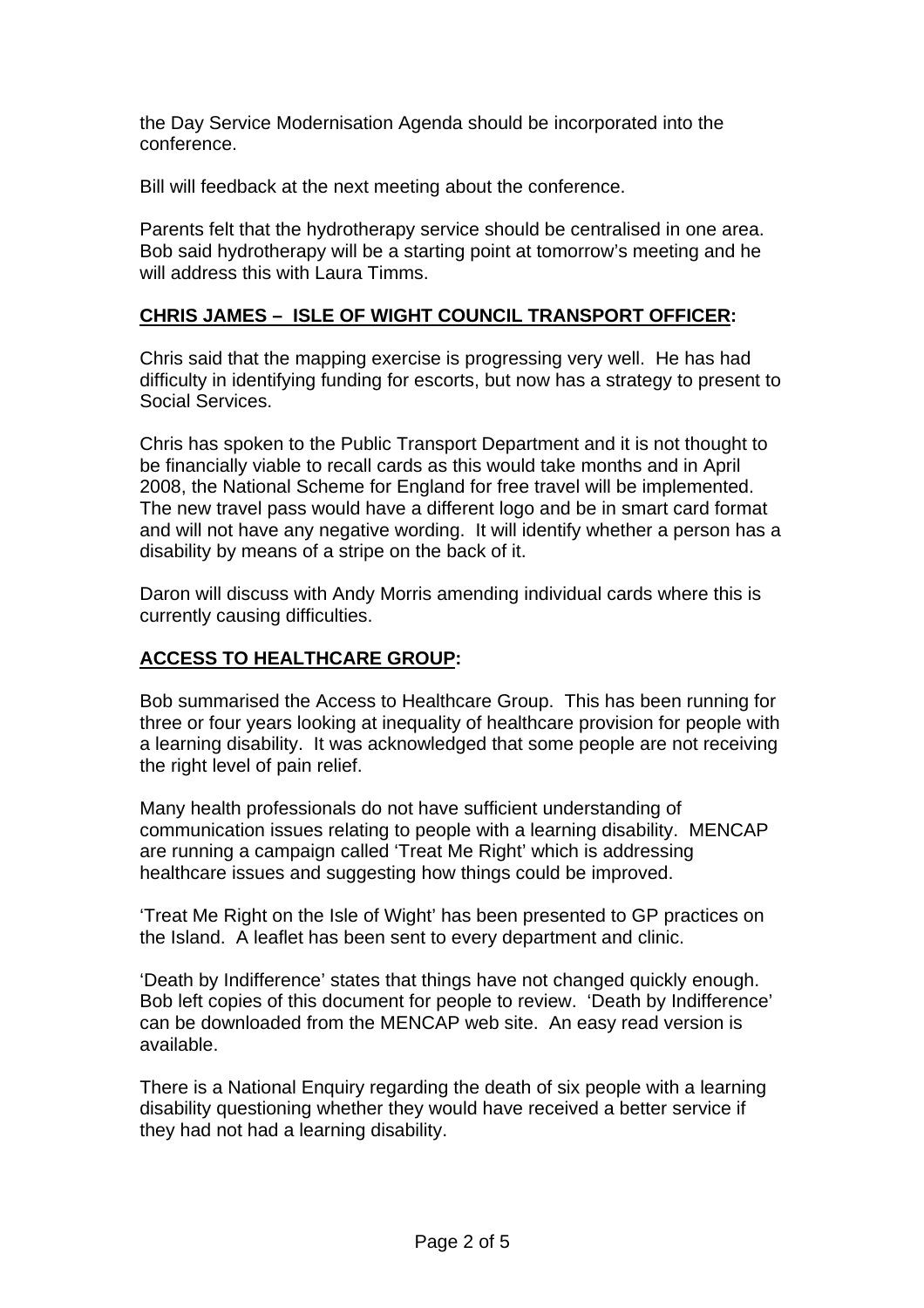It was acknowledged that all carers are always advocating for people with a learning disability. Bob said we needed to look at this report and look at our own NHS on the Island and check that staff training is being carried out.

All present to look at report and feedback at next meeting. It was felt that the Mental Incapacity Act would probably help in some situations. All are welcome to future Access to Healthcare meetings at St Mary's Hospital, which is an open meeting.

If there are issues re individual healthcare, these to be addressed through the complaints system.

Health Action Plans were developed on the Island through trained staff and carers. It identifies an individual's health needs and has a treatment plan. Health Action Plans explore general issues such as keeping people healthy through good diet and exercise.

'Valuing People' felt that people's health was generally quite poor and everyone should be offered a Health Action Plan.

If anyone requires a HAP, please contact the Arthur Webster Clinic who will be happy to circulate.

Bob will be discussing Health Action Plans in detail at the next meeting on Monday, 16 July.

Parents stated that unless they were very assertive, it was not possible to support their son/daughter on the hospital ward.

#### **EMPLOYMENT:**

Daron welcomed Paul Smith from OSEL and Debbie Michalski from MENCAP to the meeting.

#### **MENCAP Pathway:**

MENCAP Pathway are funded through the European Social Fund and help people gain employment. The Work Preparation Program runs between six and 13 weeks offering work experience and opportunities for paid employment. Job trainers will undertake regular visits to discuss issues with employees/employers. Each person will have a learning plan to identify goals. The Work Preparation Program is open from ages 18 to 65.

Anyone working 16 hours or over would come off benefits and receive Tax Credits.

Debbie said MENCAP will liaise with Job Centre Plus and work out each person's finances. They help people to build up confidence and motivation.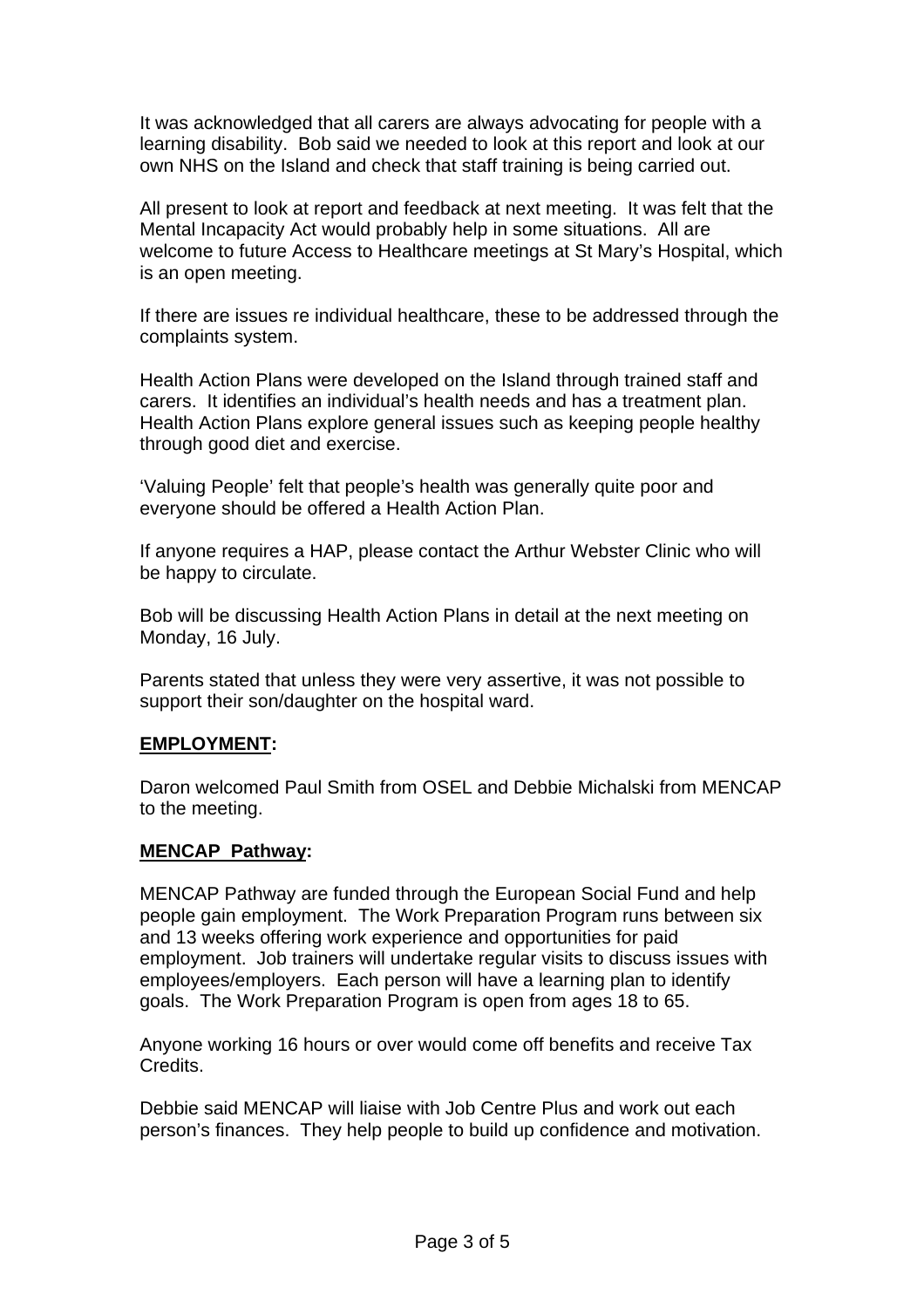MENCAP have recently put together a menu of options for a group setting or on an individual basis. Cost will vary depending on level of support required. The topics which are covered include assertiveness, communication skills, travel training, creating a CV, helping people to decide what sort of job they want, looking at people's qualities and skills. 1:1 support would be charged at £16 an hour and funding would depend on individual care plans.

All referrals for MENCAP should be signposted through the Connexions Adviser. MENCAP circulated information sheets. Their contact number is 529461.

# **OSEL Enterprises**

OSEL began in 1985. It was set up by the Isle of Wight Council to provide employment opportunities for people with a learning disability in 1997. OSEL are on contract with the Local Authority providing work placements. They also run Wight Crystal, a charity shop, and Sunnycrest Nurseries that provide work opportunities and help fund the organisation. OSEL also run a Workstep Program to help people gain employment in the community. OSEL start where the person is currently at and help to build upon people's skills in order to hopefully access work whilst acknowledging that some service users are unlikely to gain independent work or do not wish to do so. For these people they start with photography or art sessions or some form of voluntary work.

OSEL have a Consumer Forum meeting at the nursery regularly. They have 15 people who concentrate on the provision of social activities and unpaid work, 10 workers provide support with open and supported employment, Permitted Work and access to training opportunities.

OSEL are regularly inspected by the Adult Learning Inspectorate. They can be contacted on 867324.

Lee White mainly works with people who are not in paid employment.

Julie Sandford runs the Work Preparation Schemes. She can be contacted on 523000.

Wight Crystal employ people with disabilities and are providing the water for this year's Isle of Wight Festival.

OSEL hold regular meetings at the Isle of Wight College and liaise closely with St George's and Isle of Wight Council.

OSEL support people on a life-time journey.

#### **No Barriers:**

Daron apologised that Jan could not attend the meeting.